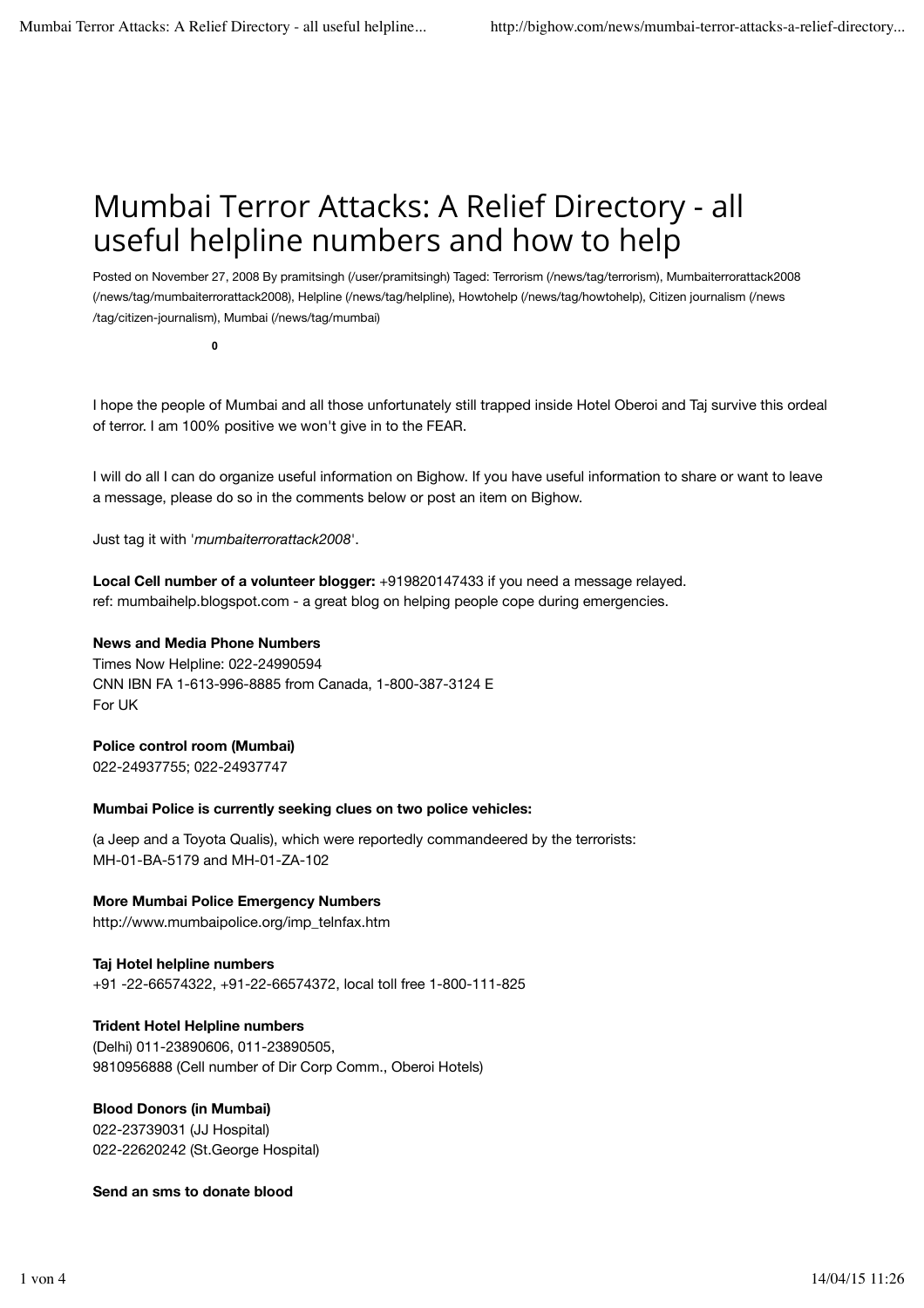Just Type BLOOD and send it to 96000 97000

**For American Citizens** U.S. State Department Toll Free nos. 8884074747

**For British Citizens** British Foreign Ministry Numbers (0) 44 2070080000

## **For Australian Citizens**

Dept. of foreign affairs, Australia 1800 002 214 (In Australia) 61262613305 - (from oversees)

**For Brazilian Citizens**

Help line 9820686143 (C)

**Mumbai Helpline Blog** http://mumbaihelp.blogspot.com/

**Take care and good luck.** Tomorrow will of course be a better day. God is with us.

## **Related Bighow Stories:**

A simpleguide to the Mumbai Terror attacks 2008 (http://bighow.com/news/a-simpleguide-to-the-mumbai-terrorattacks-2008)

A list of timelines of major terror attacks in India and in Mumbai (http://bighow.com/news/a-list-of-timelinesof-major-terror-attacks-in-india-and-in-mumbai)

For more, please click on the tags below the headline, especially 'mumbaiterrorattack2008 (http://bighow.com /tags/mumbaiterrorattack2008)'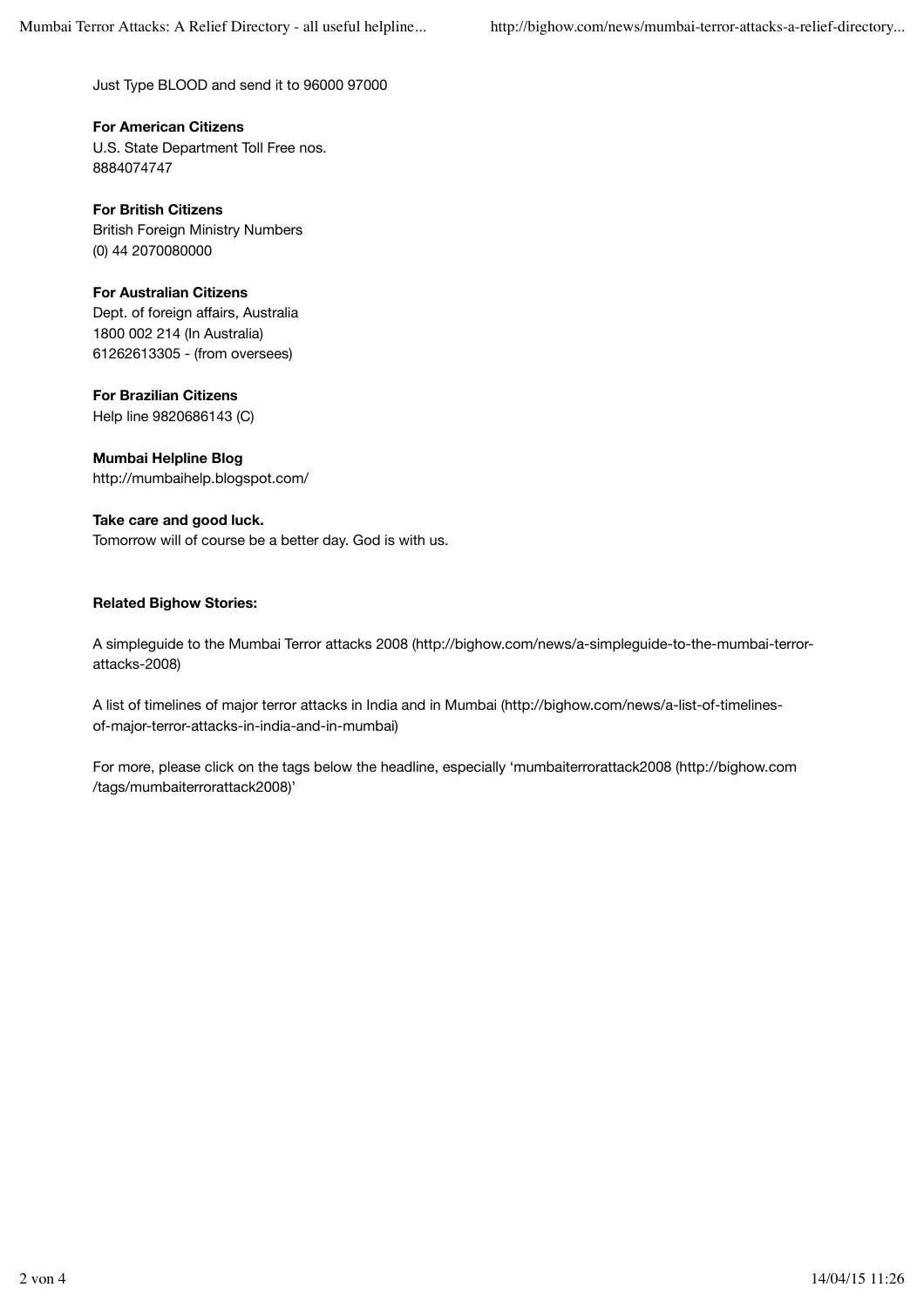

#### **Golden Triangle Tour Package- Best and Cheap for India Tours | bighow - big news** 1 comment • 8 months ago

Avatamigameash - The best way to enjoy a tour of the Golden Triangle is with GuideTrip

## **The Art of Great Writing: 60 Writing Tips from 6 All-time Great Writers | bighow - big news**

1 comment • a year ago

Avatar**paying for essays online** — This is such a great tips for us many writer's. What you have posted in your blog was totally amazing when it comes

**The 100 greatest books of all time everyone must read | bighow - big news**

1 comment • a year ago

Avatar**alba miranda** — I would like to buy used books that are shocking inspirational

## **Management lessons from The Goal: A Process of Ongoing Improvement | bighow …**

1 comment • a year ago

Avatar**Zohaib Akhlaq** — It is a Fantastic book, full of wisdom and knowledge. For all Industrial Engineers and those who are interested in …

✉ **Subscribe** d **Add Disqus to your site** % **Privacy**

## **DISQUS**

# About Bighow News

Bighow distils the daily news for you, creating instantly digestible, fast, informative takes on the big issues, news and current events of the day.

We focus on **news that is important for you, why you should care, and what's next.**

View details »



**NEVER Do This Exercise** 

Here's why >>